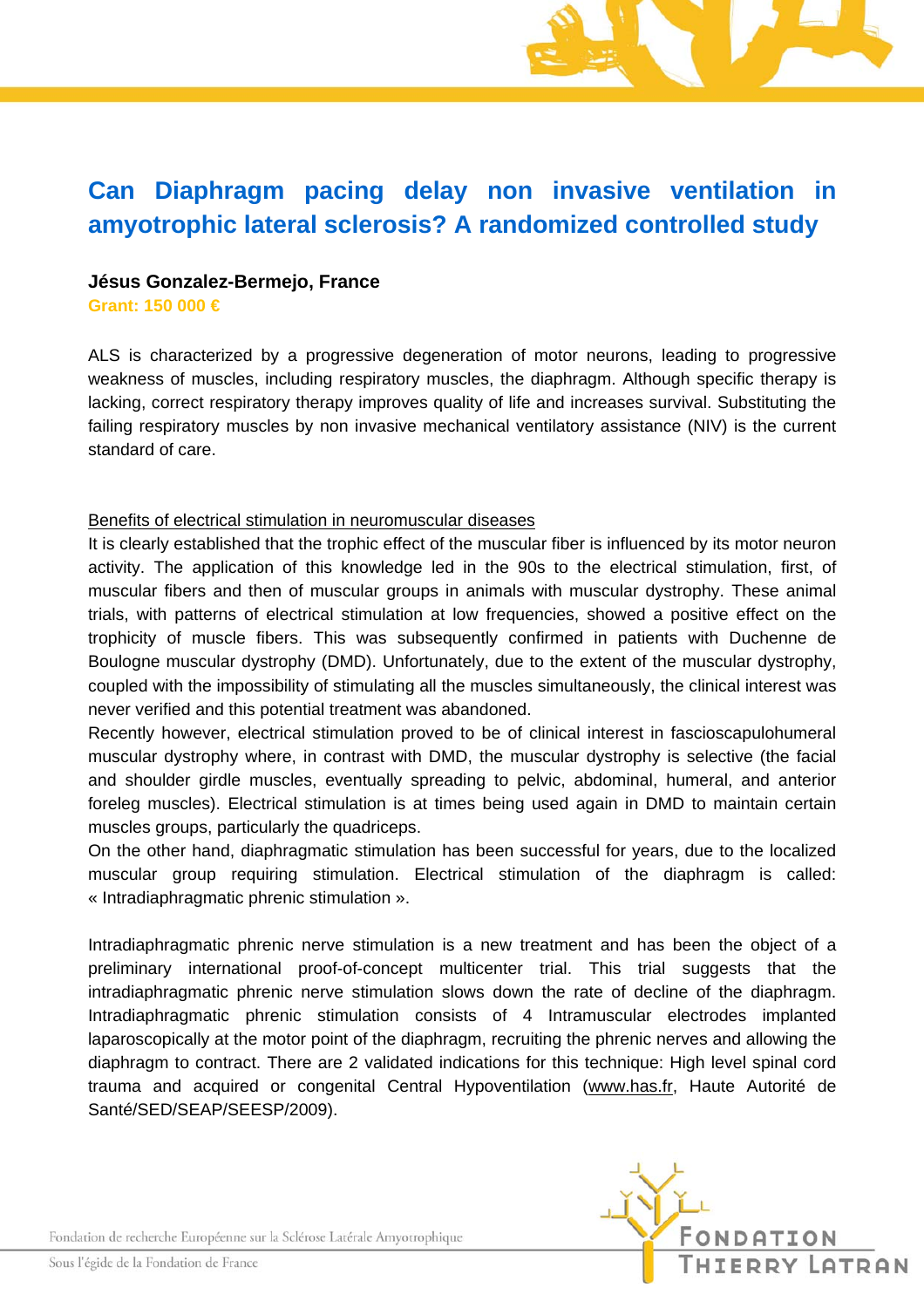

This technique now has the CE mark which also mentions ALS. In this particular indication, the goal is not to produce ventilation but to slow down the deterioration of the diaphragmatic function due to the disease through a trophic type action.The clinical trials described earlier showing the benefits of neurostimulation at low frequencies even on dystrophic locomotor muscles. The recently demonstrated benefits of the training of the respiratory muscle enabling it to maintain its function, first of all in DMD and more recently in ALS.

Moreover, intradiaphragmatic phrenic stimulation, at low frequencies and small amplitudes, proved not to be noxious in the ALS animal model (muted SOD Rats on the chromosome). In the same study, a negative effect with high stimulation parameters was also verified. This is also known with high level of physical exercise in humans with this disease. Unfortunately, these ALS animal models do not allow for a long enough reeducation phase of the diaphragm to really assess the clinical benefit, especially as the rats do not survive once the locomotor muscles are deteriorating and consequently they need to be sacrificed.

In the light of these results and after a pilot study, an international multicenter pivotal clinical trial was recently completed using intradiaphragmatic phrenic stimulation in ALS patients (NCT00420719). The preliminary data shows a slowdown in the degradation speed of the respiratory function in response to the phrenic stimulation (see below), and a better sleep quality (ALSJournal 2011, Gonzalez-Bermejo et coll). It is strongly suggested that the intradiaphragmatic phrenic stimulation could slow down the respiratory decline sufficiently to delay significantly the need for NIV.

In summary our new hypothesis is that phrenic stimulation induces diaphragm conditioning and can delay the need for mechanical ventilation in ALS patients. We will study, during 24 months, 2 groups of 37 patients at the beginning of the respiratory dysfunction, using an intradiaphragmatic phrenic nerve stimulation in one group and a sham stimulation in the other group. Although, all the patients will be implanted, thus, at the end of the study, all the patients will receive effective stimulation.



Fondation de recherche Européenne sur la Sclérose Latérale Amyotrophique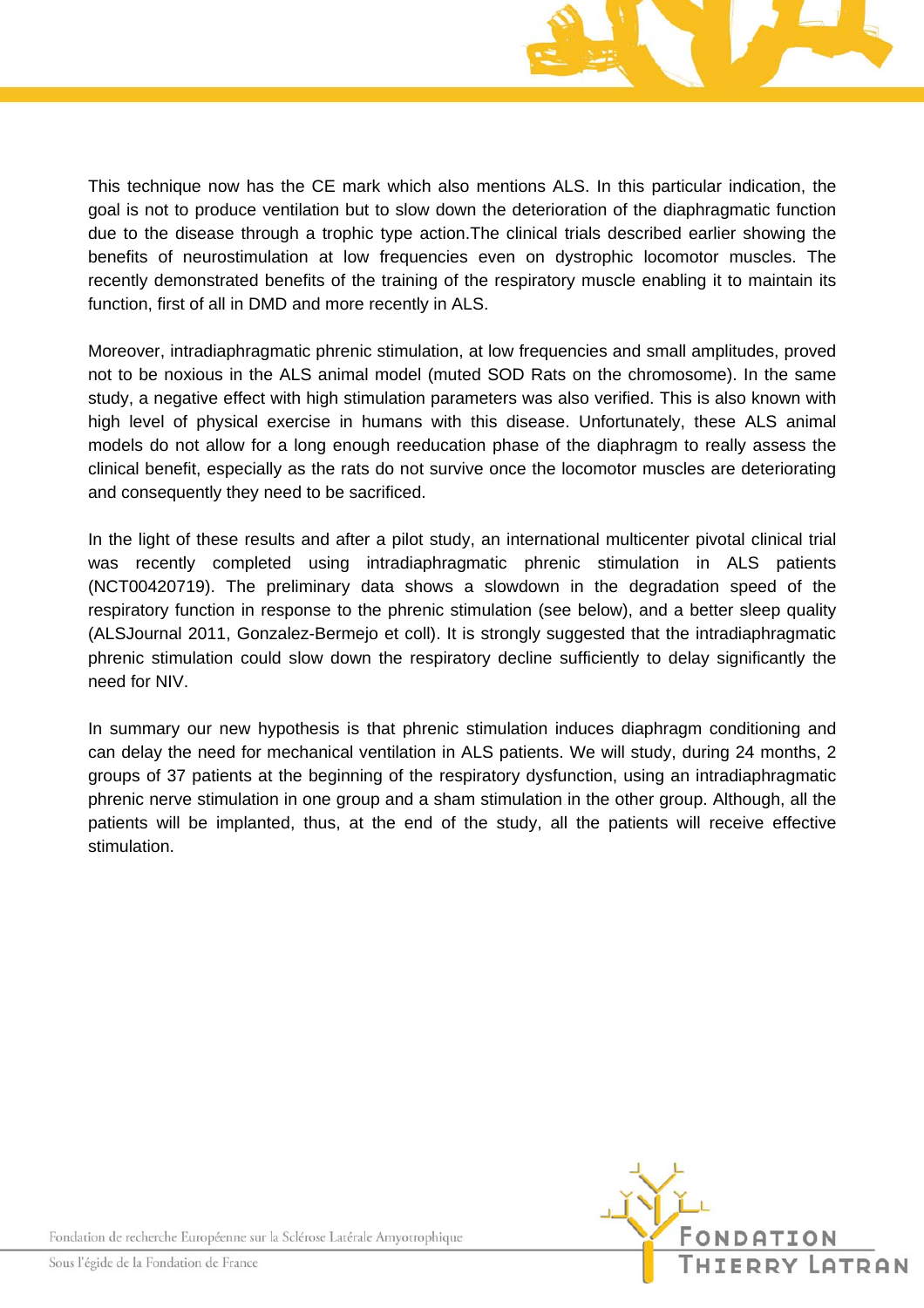# **RespiSTIM-ALS - Can Diaphragm pacing delay non invasive ventilation in amyotrophic lateral sclerosis? A randomized controlled study**

**Call for projects 2011 Grant:** 150 000 € **Project Duration:** 3 years

**Investigator:** Jésus Gonzalez-Bermejo, Groupe Hospitalier La Pitié Salpêtrière, Paris, France

## **Updated results December 2012**

ALS is is characterized by a progressive degeneration of upper and lower motor neurons, leading to progressive weakness of bulbar, limb, abdominal but also respiratory muscles (the **diaphragm** and the **accessory respiratory muscles**). Although specific therapy is lacking, correct respiratory therapy improves quality of life and increases survival. Substituting the failing respiratory muscles by non invasive mechanical ventilatory assistance (NIV) is now a current standard of care.

Intradiaphragmatic phrenic nerve stimulation (the motor nerve of the diaphragm), has been the object of a preliminary proof-of-concept multicenter trial (ALSJournal 2012, Gonzalez-Bermejo and al.) in ALS. The aim of our new study is to test the hypothesis that phrenic stimulation induced diaphragm conditioning can delay the need for mechanical ventilation in ALS patients.

74 Patients presenting with very early signs of respiratory impairment (Vital capacity between 80 and 60%), but with a preserved electromyographic response of the diaphragm to phrenic nerve stimulation, will be randomized in 2 groups. All the patients will be implanted with a phrenic stimulator, and then randomized between actual diaphragm conditioning or sham stimulation during 2 years on maximum. Respiratory function will be followed up on a trimonthly basis. NIV (+active stimulation for both groups), will be initiated according to currently recommended criteria of hypoventilation or at the end of the 2 years if no hypoventilation appears. The main outcome of the study will be the number of months between the randomisation and the introduction of NIV. Currently available data, showing that diaphragm pacing can increase the number of patients without NIV at 2 years from 2,5% to 15% of the patients, requires the enrollment of 37 patients in each group. Secondary end-points will include i.Survival ii. Effects on sleep iii. Quality of life and daily activities but also, for the first time in a disease, a bank of diaphragm biopsies (Myobank-AFM, Paris)

This is a french multicenter study (inclusion in the 19 ALS centers of France) with fundings from the french government (*Programmes hospitalier de recherche clinique*), *Fondation Latran* and *Association de Recherche sur la SLA*. The maximal duration of the study will be 4 years (2 years of inclusion, 2 years of follow up). Patients inclusions started in 2012.